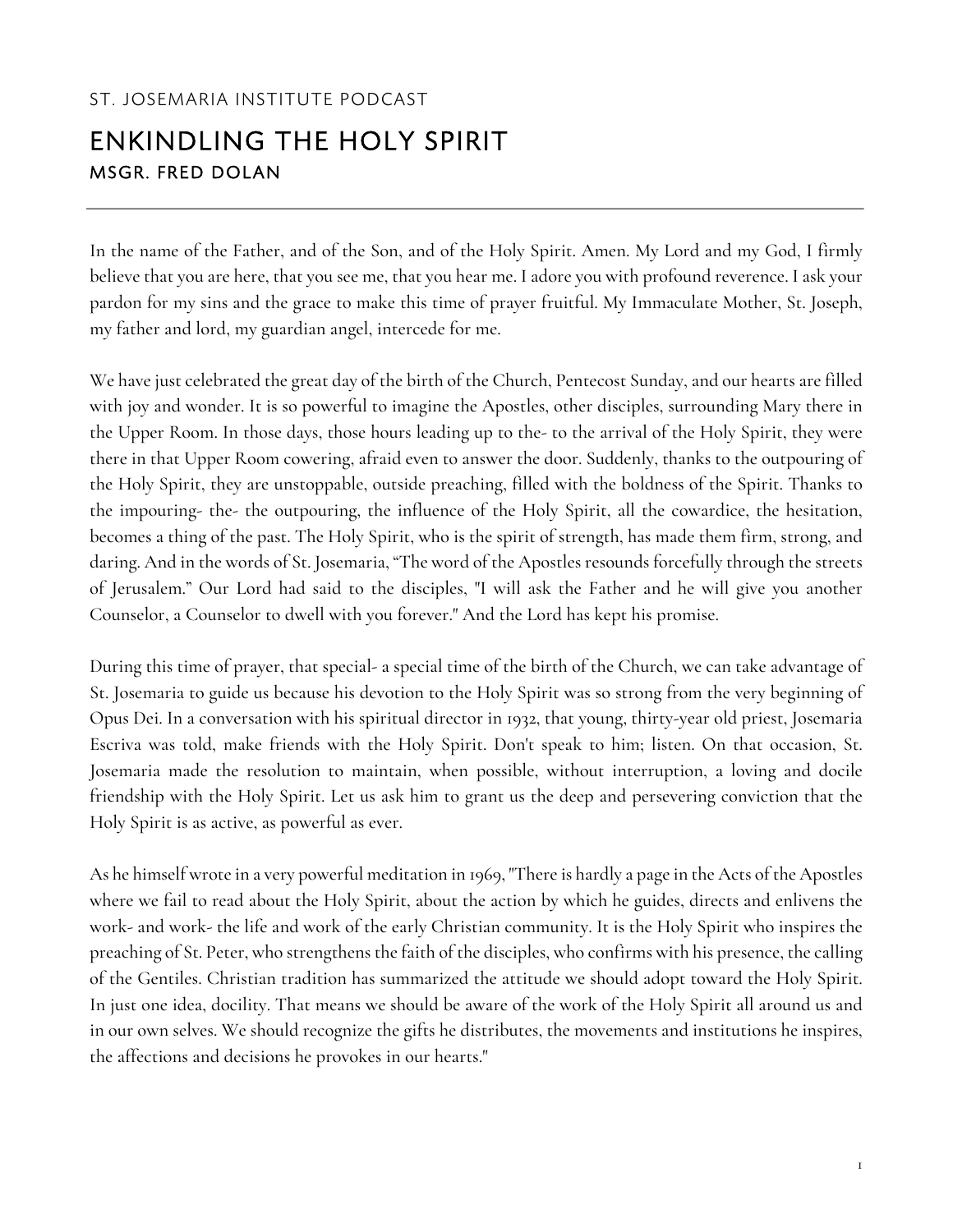These powerful words bring to mind something that took place many years ago, back in the mid 80s, at a conference center where a bishop was giving a conference to a gathering of diocesan priests. And at one point, he made this- he made the statement, "Is it possible that God is calling fewer people to the priesthood?" And he answered his own question. He said, "The Holy Spirit is as active as ever. What is of great interest is to foster among all of us docility, openness, to follow his lead." And here in this time of prayer for each one of us, we consider the Holy Spirit. I hereby give you carte blanche, I give you a blank check, to lead me wherever you want to take me– on a daily basis and in the bigger decisions I have to make in life. And that is because I am absolutely convinced that wherever you take me, that is where I will have the greatest efficacy.

Going back to those days leading up to Pentecost, to the original Pentecost, we can learn a lot from going with our imagination to the Upper Room. And putting ourselves in the shoes of those gathered around Our Lady, it is so easy to imagine that discouragement reigned in the hearts of each and every one of them, with the exception, of course, of Mary. After all, in those days that came between the Ascension Thursday and Pentecost, it's easy to imagine the Apostles deflated. They had just spent those glorious days with the risen Christ, days that they would never forget, and now he's gone. Well, as the hours went by after the Ascension, they were undoubtedly tempted to give too much importance to their own limitations and failings. Even worse, as they looked around the room, they could not help but wonder why Jesus had chosen such simple, unsophisticated people- unsophisticated people to continue his mission.

You might recall from a previous meditation together a very charming quip that someone came up with imagining Jesus after his Ascension, huddling with St. Michael the Archangel. Jesus says to Michael, "Look down there. See those- those people huddled there? They are going to continue my mission on the Earth." And St. Michael, as you recall, looked- kept looking, took off his glasses, made sure they were clean, and finally, after taking a deep gulp turned to Jesus and said, "Master, what is your Plan B?" And Jesus, of course, said, "There is no Plan B." It was just a fun quip, but the Apostles could have readily- could have said, exactly.

Well, it's interesting to bring up in the context of our time of prayer because the same kind of discouragement could cripple our own faith. It is all too easy to observe our surroundings with a vision that is too Earthbound. Going back again to that marvelous homily of St. Josemaria called The Great Unknown, he says, "The experience of our weakness and of our failings, the painful realization of the smallness and meanness of some who call themselves Christians, the apparent failure or aimlessness of some works of apostolate– all these things that bring home to us the reality of sin and human limitation– all those things can be a trial of our faith. They can test our faith. Temptation and doubt can lead us to ask, where are the strength and the power of God?"

St. Josemaria answers by saying "When that happens, we have to react by practicing the virtue of hope with greater purity and forcefulness and striving to be more faithful." It would be all too easy to fall into a kind of sterile lamentation, just focusing on the negative, focusing on the human foibles of those around us, starting with ourselves, hopefully starting with ourselves. That, of course, would in a very real way, be an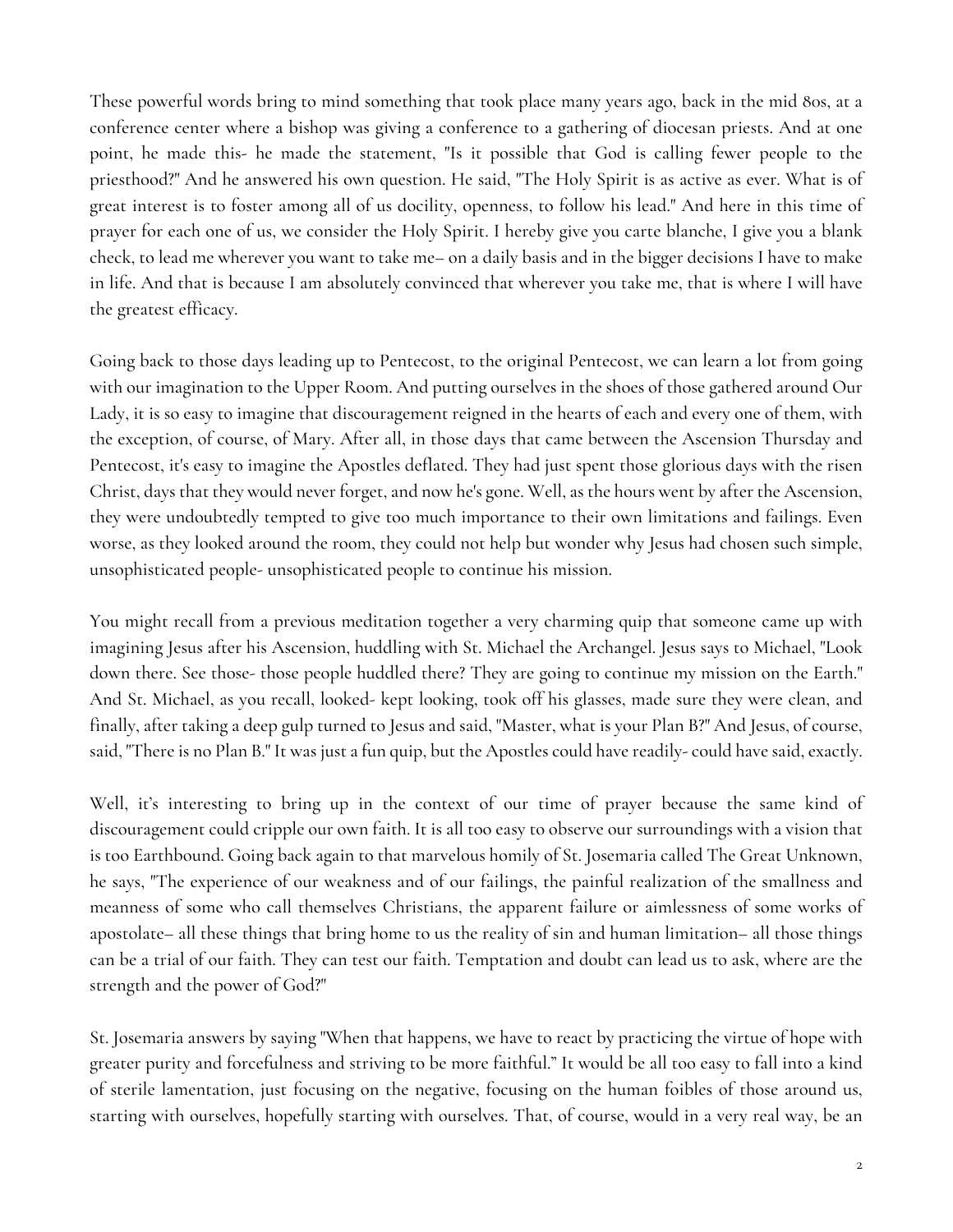insult to the Holy Spirit. Our faith in the Holy Spirit must be complete. St. Josemaria goes on to say, "There cannot be faith in the Holy Spirit if there is not faith in Christ and his sacraments in his Church. We cannot act in accordance with our Christian faith, we cannot truly believe in the Holy Spirit, unless we love the Church and trust the Church. We cannot be a coherent Christian if we limit ourselves to pointing out the deficiencies and limitations of some who represent the Church. Judging the Church from the outside, as though- as though we were not her son or her daughter."

One preacher some years ago used a very beautiful image of this. He said, "Anybody can go to a beautiful, gothic Church, any Church with beautiful, genuine stained glass windows. Anybody can stand on the outside and say, Boy, are those- those windows dirty? No colors- no color. I just see a lot of dust, a lot of- I don't know- I don't understand why everyone gets excited about them. But then when you get inside and see the sun coming through those windows, well, that takes your breath away. Okay, now I understand, now I get it. It is only by entering into the Church, seeing ourselves as the children of the Church, and having above all trust in God's presence that we then see her beauty."

We finish this consideration with these words of St. Josemaria, "We cannot consider only the greater or less- lesser merits of certain churchmen or of some Christians. To do this would be to limit ourselves to the surface of things. What is most important in the Church is not how we humans react, but how God acts."

Given the beauty of the liturgy on Pentecost Sunday, we have to make reference to the sequence. Right before the Gospel on Pentecost Sunday, there is a sublime source of wisdom for our dealings with the Holy Spirit. It is the sequence that begins, "Come, Holy Spirit, come." That sequence is worth turning to frequently because those remarkable- remarkable verses can provide great joy and peace: "You, of comforters the best; you, the soul's most welcome guest; Sweet refreshment here below; In our labor, rest most sweet; Grateful coolness in the heat; solace in the midst of woe."

At- by this point, each of us has undoubtedly memorized these lines. They're so- they're so lyrical, so beautiful, and so profound. And so that these words will come to our lips spontaneously in so many different situations. "In our labor, rest most sweet; grateful coolness in the heat; solace in the midst of woe." That sequence can also illuminate so many difficult moments in life. Each of us has been confronted with situations that seem to us as without solution. For example, it can happen to ourselves, or perhaps a friend confides in us by saying, I just cannot get over- I cannot find the way to forgive so-and-so. I just can't forget it, it keeps haunting me. Well, in that kind of a situation, we've had the experience of thinking, what can I say? Try, try, try again. It just doesn't work. And gradually it dawns on us– there really is no other way other than placing that difficulty, that wounded heart, in the hands of the Holy Spirit. And so, that verse from the sequence is perfect: "Heal our wounds, our strength renew; on our dryness, pour your dew." You, Holy Spirit, you are the one capable of healing my wounds– the wounds of my friend, my dear one– because I can't. You're the one capable of renewing my strength.